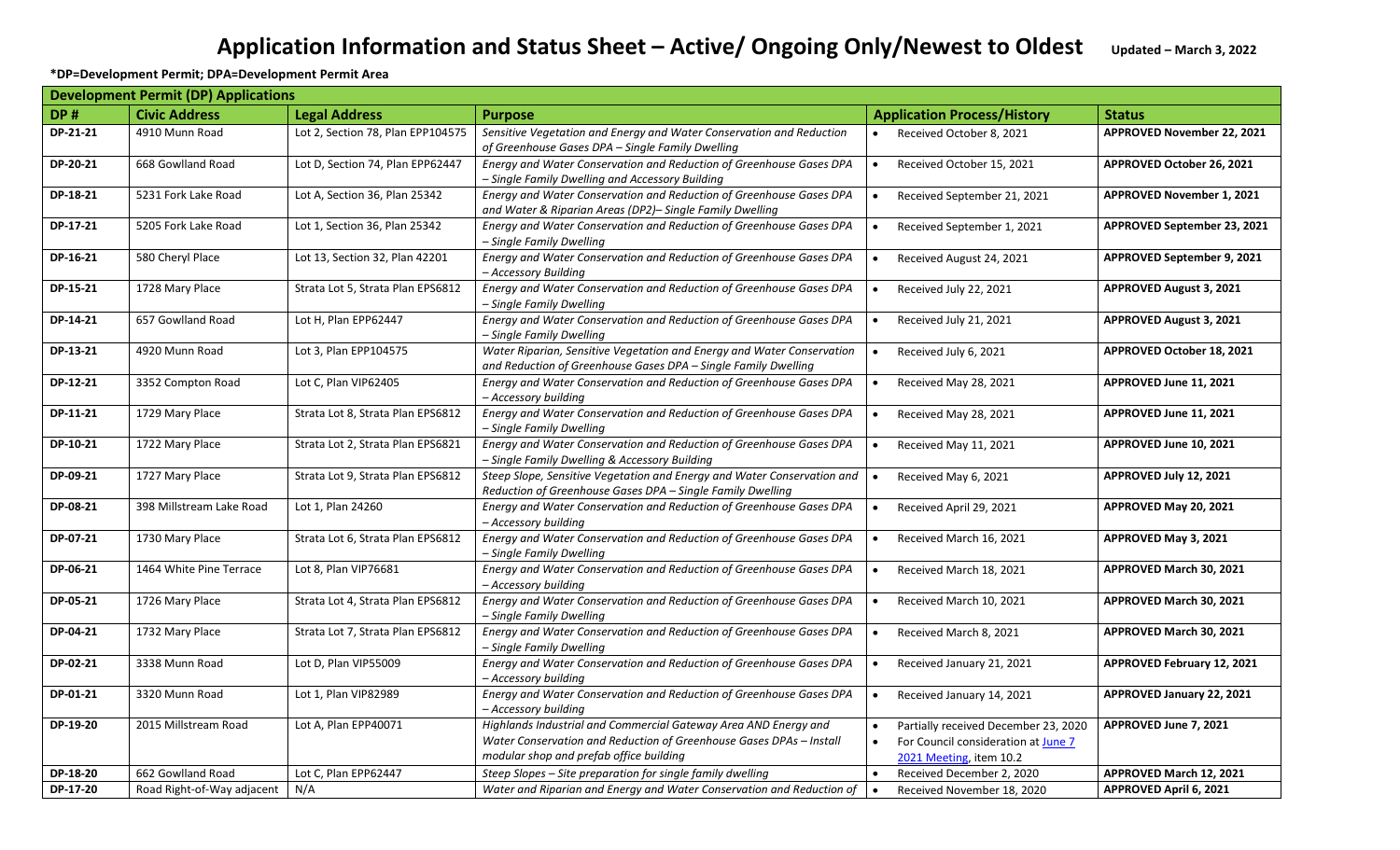|                              | to 2001 Millstream Road                               |                                                                  | Greenhouse Gases DPAs - Driveway access construction                                                       | On Council Agenda April 6, 2021, staff<br>report HERE, minutes HERE, item<br>10.3                                                                                                                                                                |                                                               |
|------------------------------|-------------------------------------------------------|------------------------------------------------------------------|------------------------------------------------------------------------------------------------------------|--------------------------------------------------------------------------------------------------------------------------------------------------------------------------------------------------------------------------------------------------|---------------------------------------------------------------|
| DP-15-20                     | 2440 Munn Road                                        | Strata Lot 6, Section 6, Strata Plan<br>1069                     | Energy and Water Conservation and Reduction of Greenhouse Gases DPA<br>- Accessory building                | Received October 2, 2020<br>$\bullet$                                                                                                                                                                                                            | APPROVED November 4, 2020                                     |
| <b>DP-14-20</b>              | 662 Gowlland Road                                     | Lot C, Section 74, Plan EPP62447                                 | Energy and Water Conservation and Reduction of Greenhouse Gases -<br><b>Single Family Dwelling</b>         | Received October 16, 2020                                                                                                                                                                                                                        | APPROVED November 4, 2020                                     |
|                              | <b>Development Variance Permit (DVP) Applications</b> |                                                                  |                                                                                                            |                                                                                                                                                                                                                                                  |                                                               |
| DVP#                         | <b>Civic Address</b>                                  | <b>Legal Address</b>                                             | <b>Purpose</b>                                                                                             | <b>Application Process/History</b>                                                                                                                                                                                                               | <b>Status</b>                                                 |
| <b>DVP-01-22</b>             | 1500 Millstream Road                                  | Lot 1, Sections 28, 29, 35, Plan<br>48589                        |                                                                                                            |                                                                                                                                                                                                                                                  |                                                               |
| DVP-03-21                    | 1720 Mary Place                                       | Strata Lot 1, Strata Plan EPS6812                                | $\bullet$                                                                                                  |                                                                                                                                                                                                                                                  |                                                               |
| DVP-02-21                    | 3935 Blue Valley Road                                 | Lot 1, Plan 34217                                                | • Vary riparian area setbacks to rebuild home                                                              | Application received between<br>November 2020 and May 2021<br>Notification report on June 7, 2021<br>Council Agenda HERE, item 10.2<br>Expected to return to Council June<br>21, 2021. Agenda can be accessed<br>through <b>AGENDA CENTRE</b>    | APPROVED June 22, 2021                                        |
| <b>DVP-01-21</b>             | 668 Southwood Drive                                   | Lot 3, Plan EPP49835                                             | • Vary side lot line variance from 10m to 8.7m for overhang of 2<br>buildings                              | Received January 26, 2021<br>$\bullet$<br>Notification report to Council April 6,<br>2021 HERE, minutes HERE, item 10.2<br>Decision report to Council May 3,<br>2021 HERE, minutes HERE, item 10.1                                               | APPROVED May 3, 2021                                          |
| <b>DVP-06-20</b>             | 1464 White Pine Terrace                               | Lot 8 Section 35 Highland District<br>Plan VIP76681              | • Increase size of accessory building                                                                      | Partially received July 29, 2020<br>Report to Council December 7, 2020<br>HERE, Minutes HERE item 10.2<br>Report back to January 11, 2021<br>Council HERE, Minutes HERE item 7.1                                                                 | APPROVED January 11, 2021                                     |
| <b>DVP-05-20</b>             | 4710 Talon Ridge                                      | Lot 4 Section 79 Highland District<br>Plan VIP78963              | • Reduction of riparian regulation for retaining wall and building                                         | Received June 23, 2020<br>Report to Council December 7, 2020<br>$\bullet$<br>HERE, Minutes HERE item 10.1<br>Report back to January 25, 2021<br>Council HERE; Minutes HERE, item<br>10.2                                                         | APPROVED January 25, 2021                                     |
| <b>DVP-04-20</b>             | 3220 Eagles Lake Road                                 | Lot 3 Section 39 Highland District<br>Plan VIP70216              | Reduction of side lot line setback in relation to 2 structures AND<br>possible lot line adjustment         | Partially received June 4, 2020<br>$\bullet$<br>Notification report to Council January<br>$\bullet$<br>25, 2021 HERE, Minutes HERE, item<br>10.1<br>Decision report to Council February<br>$\bullet$<br>16, 2021 HERE, minutes HERE, item<br>7.1 | APPROVED February 16, 2021                                    |
| <b>Rezoning Applications</b> |                                                       |                                                                  |                                                                                                            |                                                                                                                                                                                                                                                  |                                                               |
| <b>RZ#</b>                   | <b>Civic Address</b>                                  | <b>Legal Address</b>                                             | <b>Purpose</b><br>(with link to "Latest Report to Council," if applicable)                                 | <b>Application Process/History</b>                                                                                                                                                                                                               | <b>Status</b>                                                 |
| RZ-03-15                     | <b>Unaddressed Hanington</b><br>Road                  | Section 5 Range 4 West Highland<br>District Except Part in Plans | Increase combined total floor area of all<br>$\bullet$<br>$\bullet$<br>buildings on all land in BMCD1 Zone | Application submitted December 18, 2015<br>To Council July 11, 2016                                                                                                                                                                              | Applicant provided amended<br>application to Council that was |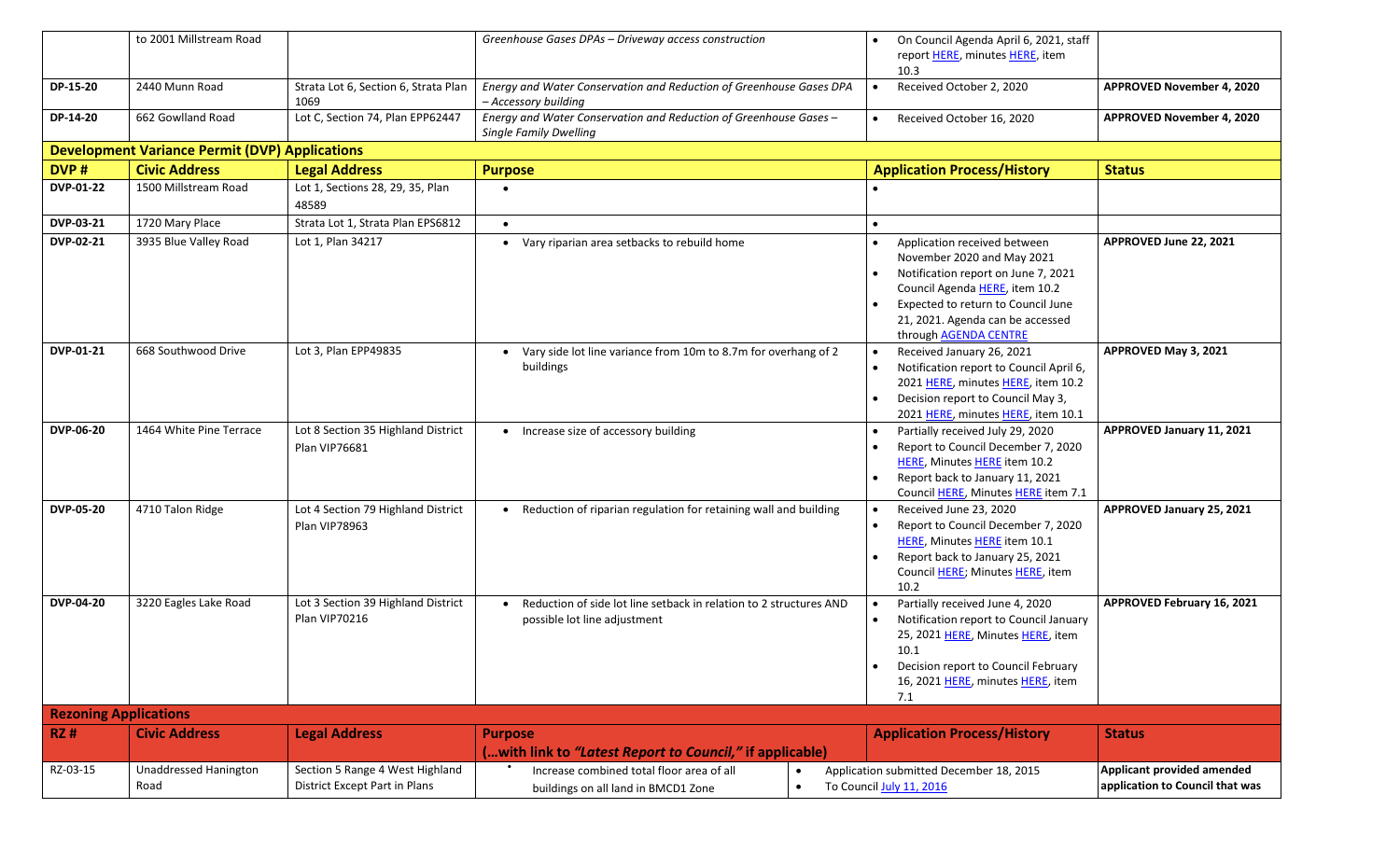|          |                                | VIP60675, VIP67875 and<br>VIP75584                                  | "Commercial Area" (serviced by community<br>one building of size 3,716m <sup>2</sup> (40,000 square<br>feet)<br>$\bullet$<br>3 parcels<br>Addition of BMCD1 "Commercial Area" to<br>$\bullet$<br>Development Permit Area 4 (Highlands<br>Industrial/Commercial Gateway Area) | water having a source other than a well) from<br>1,100 $m^2$ to 3,717 $m^2$ , including ability to have<br>Decrease subdivision potential from 5 parcels to                                                                                                                                         | Considered at Heritage Select Committee's<br>September 14, 2016 Meeting and will be<br>considered at Sustainable Land Use Select<br>Committee September 20, 2016<br>Heritage Select Committee Minutes HERE;<br>Sustainable Land Use Committee Minutes HERE<br>Before Council at November 21, 2016 Council<br><b>Meeting</b><br>Application discussed at the December 12, 2016<br>Committee of the Whole when feedback was<br>provided to applicant for consideration.<br>Returned to Council March 6, 2017. Please see<br>"Status" column for details                                                                                                                                                                                                                                                                                                                | considered at their March 6,<br>2017 Meeting. At that meeting,<br>Council endorsed a consultation<br>plan for a possible OCP<br>amendment to add subject land<br>to DPA4; staff report HERE                                                                    |
|----------|--------------------------------|---------------------------------------------------------------------|------------------------------------------------------------------------------------------------------------------------------------------------------------------------------------------------------------------------------------------------------------------------------|-----------------------------------------------------------------------------------------------------------------------------------------------------------------------------------------------------------------------------------------------------------------------------------------------------|----------------------------------------------------------------------------------------------------------------------------------------------------------------------------------------------------------------------------------------------------------------------------------------------------------------------------------------------------------------------------------------------------------------------------------------------------------------------------------------------------------------------------------------------------------------------------------------------------------------------------------------------------------------------------------------------------------------------------------------------------------------------------------------------------------------------------------------------------------------------|----------------------------------------------------------------------------------------------------------------------------------------------------------------------------------------------------------------------------------------------------------------|
| RZ-02-15 | 1965 Millstream Road           |                                                                     | Industrial/Commercial zoning<br>for GB2 property in 'Highlands<br>Commercial/Industrial<br>Gateway Area' (within<br>Highlands Servicing Area)                                                                                                                                | $\bullet$<br><b>September 8 Council Meeting</b><br>September 8, 2015 Council Minutes<br>$\bullet$<br>Discussed at November 9 COW<br><b>November 9 COW Minutes</b><br>$\bullet$<br>Meeting<br>On COW Agenda for May 9, 2016<br>HERE, Minutes HERE, item 10.4                                         | Initial request from CRD received August 14, 2015<br>Council authorized the District to initiate application on behalf of CRD at<br>Council directed staff to request proposals for consultant to assist with<br>application December 21, 2015 Council<br>Contract with City Spaces Consulting approved by Council at January 25, 2016<br>Process subject of June 6, 2016 Council Meeting<br>July 15, 2019: Council considered reintroduction of application - staff report                                                                                                                                                                                                                                                                                                                                                                                          | July 15, 2019 Council resolved:<br>To receive the CRD's letter<br>dated April 28, 2019 for<br>information and defer further<br>consideration regarding zoning<br>for 1965 Millstream Road<br>pending the outcome of the<br>South Highlands Local Area<br>Plan. |
| RZ-01-15 | Unaddressed Millstream<br>Road | Lot 1, Section 5, Range 3 West,<br>Highland District, Plan VIP70242 | Industrial/Commercial zoning<br>for GB2 property in 'Highlands<br>Commercial/Industrial<br>Gateway Area' (within<br><b>Highlands Servicing Area)</b>                                                                                                                         | Received June 16, 2015<br>$\bullet$<br>September 8, 2015 Council Minutes<br>Discussed at November 9 COW<br><b>November 9 COW Minutes</b><br>Meeting<br>On COW Agenda for May 9, 2016<br>and b<br>$\bullet$<br>Meeting (please see item 10a)<br>$\bullet$<br>item 4b)<br><b>2016 Council Meeting</b> | Introductory Report to September 8 Council - First section of Council Report;<br><b>Preliminary Ecological Site Investigation</b><br>Council directed staff to request proposals for consultant to assist with<br>application December 21, 2015 Council<br>Contract with City Spaces Consulting approved by Council at January 25, 2016<br>Process subject of June 6, 2016 Council Meeting<br>Council considered two reports at June 20, 2016 Council Meeting, items 7 a<br>Letter submitted to Council by applicant at the September 6, 2016 Council<br>Site visit for general public occurred September 11, 2016<br>Charrette occurred at Committee of the Whole on September 12, 2016 (please see<br>Amendments to application discussed at Committee of the Whole on November 14,<br>and Council recommendation to deny application was ratified at November 21, | <b>APPLICATION DENIED at</b><br>November 14, 2016 Committee<br>of the Whole, which was<br>ratified at November 21, 2016<br><b>Council Meeting</b>                                                                                                              |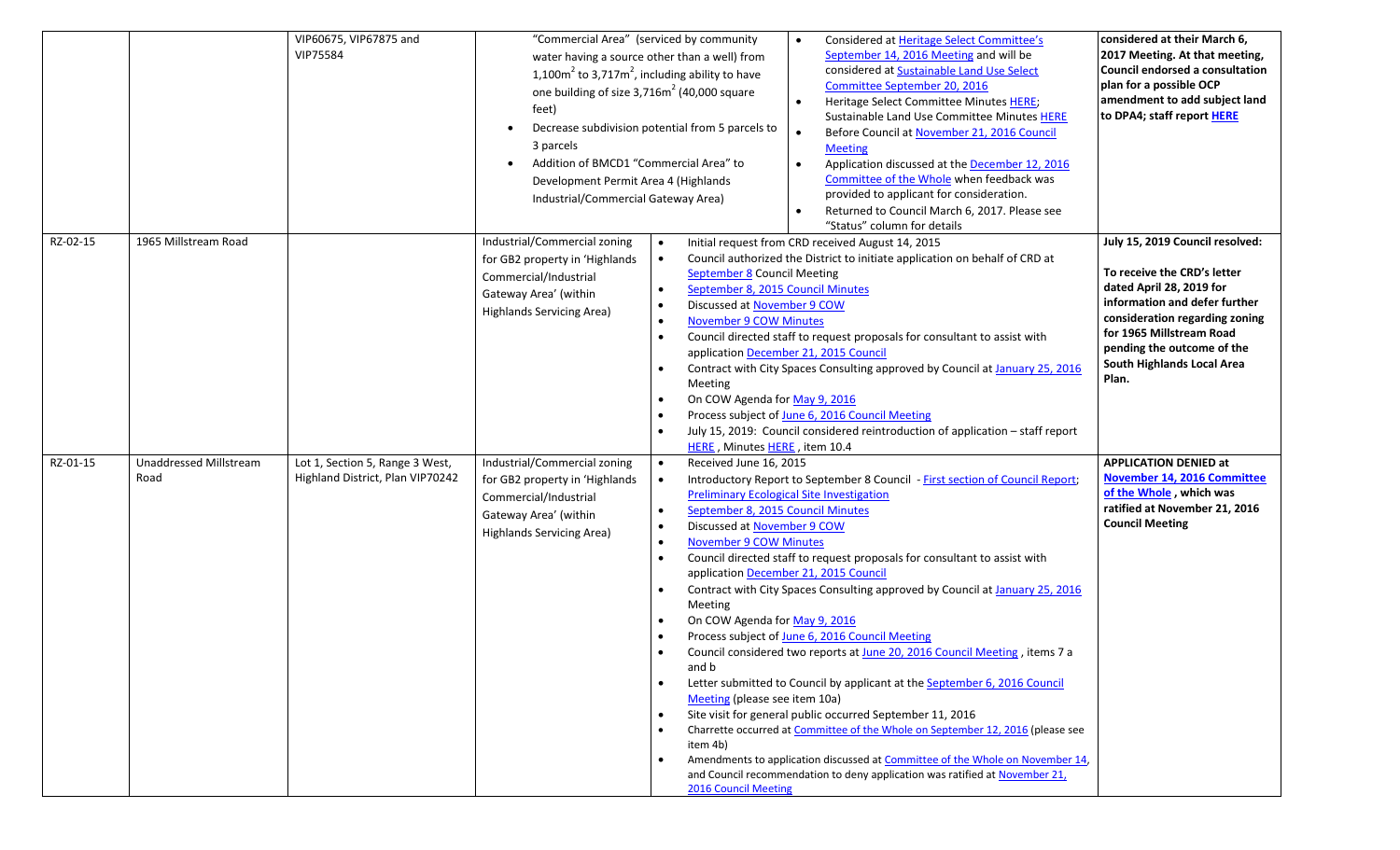|                  | <b>Subdivision Applications</b>                                                                                 |                                                   |                                                                                                     |                                                                                                                                                                                                                                      |                                                                                                     |  |  |
|------------------|-----------------------------------------------------------------------------------------------------------------|---------------------------------------------------|-----------------------------------------------------------------------------------------------------|--------------------------------------------------------------------------------------------------------------------------------------------------------------------------------------------------------------------------------------|-----------------------------------------------------------------------------------------------------|--|--|
| PLA#             | <b>Civic Address and</b>                                                                                        | <b>Legal Address</b>                              | <b>Purpose</b>                                                                                      | <b>Application Process/History</b>                                                                                                                                                                                                   | <b>Status</b>                                                                                       |  |  |
|                  | Zone                                                                                                            |                                                   |                                                                                                     |                                                                                                                                                                                                                                      |                                                                                                     |  |  |
| PLA-01-21        | 3220 and 3240 Eagles Lake<br>Road                                                                               | Lot 2 & 3, Plan VIP70216                          | Lot Line Adjustment                                                                                 | PLA application received February<br>$\bullet$<br>2020<br>DVP-04-20 approved February 16,<br>2021                                                                                                                                    | <b>WITH STAFF</b>                                                                                   |  |  |
| <b>PLA-01-20</b> | 119 Ross Durrance Road<br><b>ZONE: GB2</b>                                                                      | Lot 3 Section 57 Highland District<br>Plan 87787  | 2-lot subdivision                                                                                   | PLA issued March 3, 2020<br>$\bullet$<br>Withdrawn December 2020<br>$\bullet$<br>Property subdivided by CRD Parks for<br>$\bullet$<br>park purposes. Item 10.3 on Council<br>Agenda December 7, 2020 HERE,<br>Minutes HERE item 10.3 | <b>WITHDRAWN</b>                                                                                    |  |  |
| PLA-01-19        | 4890 Munn Road<br><b>ZONE: RR3</b>                                                                              | Lot 1 Section 78 Highland District<br>Plan 20030  | 3-lot subdivision                                                                                   | PLA issued April 23, 2019<br>Approved<br>$\bullet$                                                                                                                                                                                   | <b>APPROVED January 2021</b><br><b>REGISTERED in Victoria Land</b><br>Title Office January 27, 2021 |  |  |
| PLA-01-18        | 1172 Deer Meadow<br>ZONE: CD2                                                                                   | Lot B of Plan EPP34932                            | 7-lot subdivision pursuant to subdivision and development covenant                                  | PLA issued February 6, 2018<br>$\bullet$                                                                                                                                                                                             | APPROVED February 21, 2018                                                                          |  |  |
| PLA-03-17        | 820 Finlayson Arm Road &<br>1790 York Ridge                                                                     | Lot 2 of Plan 40852 and Lot 1 of<br>Plan EPP23046 | Lot line adjustment                                                                                 | Application received August 22, 2017                                                                                                                                                                                                 | APPROVED January 22, 2019                                                                           |  |  |
|                  | ZONES: R3B and Am1                                                                                              |                                                   |                                                                                                     |                                                                                                                                                                                                                                      |                                                                                                     |  |  |
| PLA-02-17        | 1508 Millstream Road &<br>1500 Millstream Road<br><b>ZONE: RR1</b>                                              | Lots 1 & 2, Plan 48589                            | Lot line adjustment                                                                                 | Application received June 13, 2017                                                                                                                                                                                                   | <b>EXPIRED</b>                                                                                      |  |  |
| PLA-01-17        | 1772 Millstream Road<br><b>ZONE: GB2</b>                                                                        | Section 14, Land District 24                      | 3-lot subdivision; one lot is to be used for park/trail purposes                                    | Application received February 3,<br>2017                                                                                                                                                                                             | <b>APPROVED by Approving</b><br>Officer June 2018                                                   |  |  |
|                  |                                                                                                                 |                                                   |                                                                                                     | PLA issued March 28, 2017                                                                                                                                                                                                            | <b>REGISTERED in Victoria Land</b>                                                                  |  |  |
|                  |                                                                                                                 |                                                   |                                                                                                     | Council considering development<br>$\bullet$<br>variance permit application; See staff<br>report HERE                                                                                                                                | Title Office July 2018                                                                              |  |  |
|                  |                                                                                                                 |                                                   |                                                                                                     | Council approved Subdivision<br>$\bullet$<br>Servicing Agreement March 5, 2018.<br>Staff report HERE                                                                                                                                 |                                                                                                     |  |  |
| PLA-02-16        | Eagles Lake Park and<br>District-owned residential<br>parcel at end of Eagles Lake<br>Road<br>ZONES: P1 and RR2 |                                                   | Lot line adjustment to wholly contain lake and vast majority of riparian<br>area within park parcel | Started in late 2016<br>$\bullet$<br>Council authorization provided at<br>$\bullet$<br>November 7, 2016 Council Meeting,<br>Item 10a) Minutes Link HERE - other<br>relevant item is 10 b); Meeting                                   | <b>REGISTERED in Victoria Land</b><br>Title Office September 2018                                   |  |  |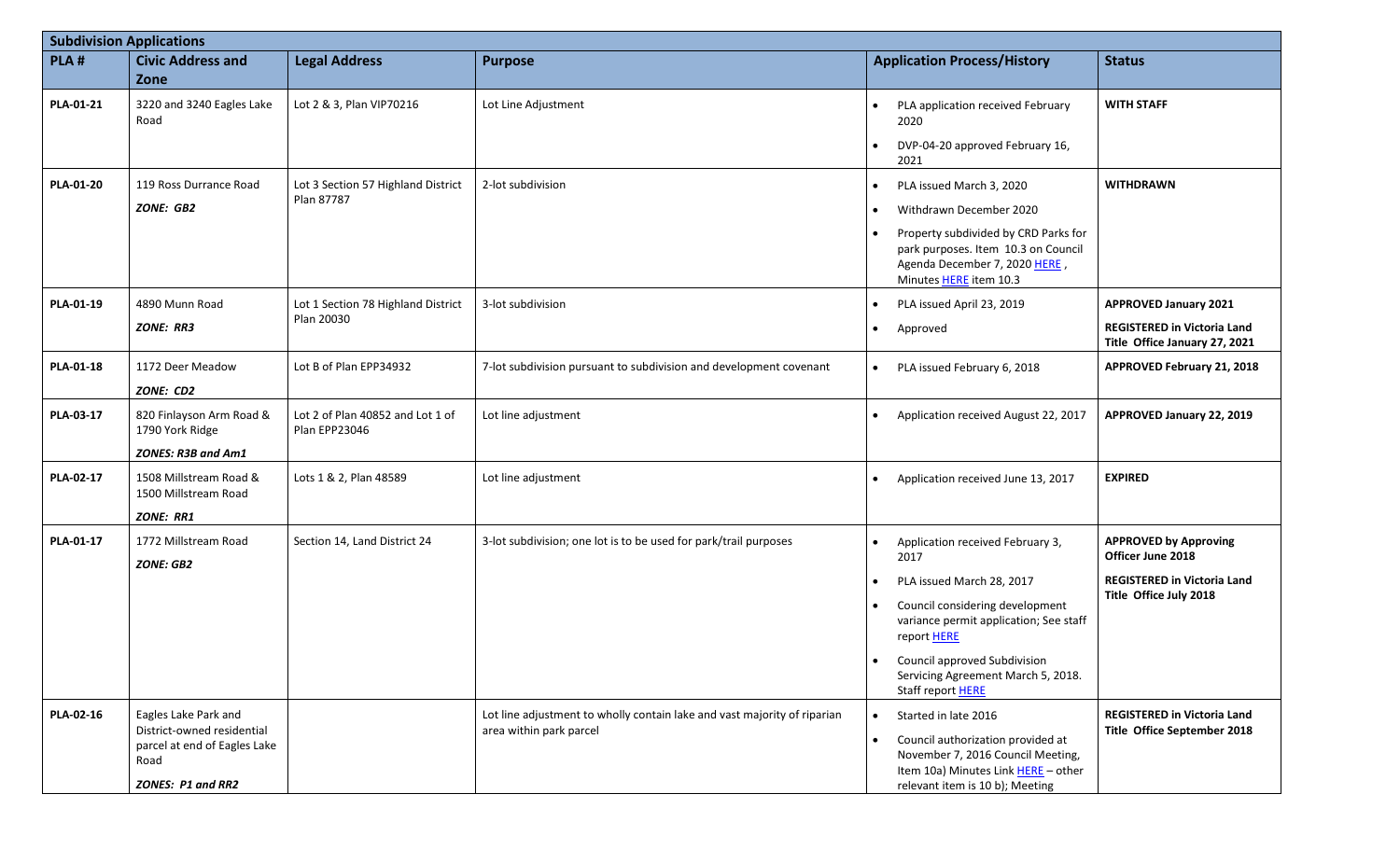|                         |                                                            |                                                                     |                                                                                                   | agenda link with reports HERE                                                                                                                                                                                                                                                                                                                                                                                                                                                                                    |                                                                     |
|-------------------------|------------------------------------------------------------|---------------------------------------------------------------------|---------------------------------------------------------------------------------------------------|------------------------------------------------------------------------------------------------------------------------------------------------------------------------------------------------------------------------------------------------------------------------------------------------------------------------------------------------------------------------------------------------------------------------------------------------------------------------------------------------------------------|---------------------------------------------------------------------|
|                         |                                                            |                                                                     |                                                                                                   |                                                                                                                                                                                                                                                                                                                                                                                                                                                                                                                  |                                                                     |
|                         |                                                            |                                                                     |                                                                                                   |                                                                                                                                                                                                                                                                                                                                                                                                                                                                                                                  |                                                                     |
|                         |                                                            |                                                                     |                                                                                                   |                                                                                                                                                                                                                                                                                                                                                                                                                                                                                                                  |                                                                     |
| PLA-01-16               | 1704. 1720 and 1724<br>Millstream Road<br><b>ZONE: RR1</b> | Lot 17 of plan 39439,<br>Lot 2 of plan 35908<br>Lot 1 of plan 35908 | Three lots turning into 9-strata lot subdivision with single common access<br>off Millstream Road | Application received August 8, 2016<br>PLA issued December 9, 2016:<br>Renewed until December 9, 2018<br>Renewed until May 9, 2019<br>Renewed until December 9, 2019<br>Council considered parkland options<br>at January 16, 2017 and January 30,<br>2017 Council Meetings ("January 30,<br>2017" link provides proposed<br>subdivision plan on last page.)<br>Parkland/trails versus cash options<br>considered at April 18, 2017 Council<br>Meeting. Staff report HERE<br>Parkland dedication (trail routing) | <b>REGISTERED in Victoria Land</b><br>Title Office February 5, 2021 |
|                         |                                                            |                                                                     |                                                                                                   | confirmed by Council March 19,<br>2018. Staff report HERE                                                                                                                                                                                                                                                                                                                                                                                                                                                        |                                                                     |
| PLA-03-15               | Section 74, Gowlland Road                                  | Lot C Section 30 and 74 Highland                                    | Phase 3 of previous (expired) PLA for Section 4 Remaining 8 lots is                               | Application received December 4,<br>$\bullet$                                                                                                                                                                                                                                                                                                                                                                                                                                                                    | APPROVED January 11, 2017                                           |
|                         | ZONE: Am2                                                  | District Plan VIP76070 Except Part                                  | subject of this application                                                                       | 2015                                                                                                                                                                                                                                                                                                                                                                                                                                                                                                             |                                                                     |
|                         |                                                            | in Plan EPP37763 and EPP49835                                       |                                                                                                   | PLA issued January 26, 2016                                                                                                                                                                                                                                                                                                                                                                                                                                                                                      |                                                                     |
|                         |                                                            |                                                                     |                                                                                                   |                                                                                                                                                                                                                                                                                                                                                                                                                                                                                                                  |                                                                     |
| <b>No PLA</b>           | 1150 Bear Mountain                                         | Lot C, Section 4, Range 4 West,                                     | 38-lot bare land strata subdivision, subject to Intermunicipal Agreement                          | Received July 24, 2015<br>$\bullet$                                                                                                                                                                                                                                                                                                                                                                                                                                                                              | APPROVED December 21, 2015                                          |
|                         |                                                            |                                                                     |                                                                                                   |                                                                                                                                                                                                                                                                                                                                                                                                                                                                                                                  |                                                                     |
| issued. Letter          | Parkway                                                    | Highland District, Plan EPP34932                                    | and Subdivision and Development covenant                                                          | Letter issued September 29, 2015<br>$\bullet$                                                                                                                                                                                                                                                                                                                                                                                                                                                                    |                                                                     |
| covering                | ZONE: CD2                                                  |                                                                     | <b>Link to Subdivision and Development Covenant</b>                                               |                                                                                                                                                                                                                                                                                                                                                                                                                                                                                                                  |                                                                     |
| requirements<br>issued. |                                                            |                                                                     |                                                                                                   |                                                                                                                                                                                                                                                                                                                                                                                                                                                                                                                  |                                                                     |
|                         | <b>Building Permit Applications</b>                        |                                                                     |                                                                                                   |                                                                                                                                                                                                                                                                                                                                                                                                                                                                                                                  |                                                                     |
| <b>BP#</b>              | <b>Civic Address</b>                                       |                                                                     |                                                                                                   |                                                                                                                                                                                                                                                                                                                                                                                                                                                                                                                  | <b>Status</b>                                                       |
| 2022-03                 | 1727 Mary Place                                            | <b>Legal Address</b><br>Lot 9, Plan EPS6812                         | <b>Purpose</b><br>Single Family Dwelling                                                          | <b>Application Process/History</b><br>Issued February 3, 2022                                                                                                                                                                                                                                                                                                                                                                                                                                                    | <b>In Process</b>                                                   |
| 2022-02                 | 2440 Munn Road                                             | Lot 6, Plan VIS1069                                                 | Plumbing                                                                                          | Issued January 21, 2022                                                                                                                                                                                                                                                                                                                                                                                                                                                                                          | In Process                                                          |
| 2022-01                 | 657 Caleb Pike Road                                        | Lot 8, Plan VIP49657                                                | Plumbing                                                                                          |                                                                                                                                                                                                                                                                                                                                                                                                                                                                                                                  | In Process                                                          |
|                         | 1512 Millstream Road                                       | Lot A, Plan VIP58110                                                |                                                                                                   | Issued January 21, 2022                                                                                                                                                                                                                                                                                                                                                                                                                                                                                          | <b>In Process</b>                                                   |
| 2021-45<br>2021-44      | 2015 Millstream Road                                       | Lot A. Plan EPP40071                                                | Solid Fuel Burning Appliance<br>Mechanical Shop and Office                                        | Issued December 13, 2021                                                                                                                                                                                                                                                                                                                                                                                                                                                                                         | <b>In Process</b>                                                   |
| 2021-43                 | 657 Caleb Pike Road                                        | Lot 8, Plan VIP49657                                                |                                                                                                   | Issued November 26, 2021<br>Issued November 24, 2021                                                                                                                                                                                                                                                                                                                                                                                                                                                             | In Process                                                          |
| 2021-42                 | 4910 Munn Road                                             | Lot 2, Plan EPP104575                                               | Attached Workshop<br>Single Family Dwelling                                                       | Issued November 19, 2021                                                                                                                                                                                                                                                                                                                                                                                                                                                                                         | <b>In Process</b>                                                   |
| 2021-41                 | 521 Deerfield Place                                        | Lot 4, Plan VIP56557                                                | Lower Floor Renovation                                                                            | Issued November 8, 2021                                                                                                                                                                                                                                                                                                                                                                                                                                                                                          | <b>In Process</b>                                                   |
| 2021-40                 | 546 Caleb Pike Road                                        | Lot 20, Plan VIP47025                                               | <b>Storage Shed</b>                                                                               | Issued November 15, 2021                                                                                                                                                                                                                                                                                                                                                                                                                                                                                         | <b>In Process</b>                                                   |
| 2021-39                 | 4920 Munn Road                                             | Lot 3, Plan EPP104575                                               | <b>Accessory Building</b>                                                                         | Issued November 3, 2021                                                                                                                                                                                                                                                                                                                                                                                                                                                                                          | In Process                                                          |
| 2021-38                 | 4920 Munn Road                                             | Lot 3, Plan EPP104575                                               | Single Family Dwelling                                                                            | Issued November 3, 2021                                                                                                                                                                                                                                                                                                                                                                                                                                                                                          | <b>In Process</b>                                                   |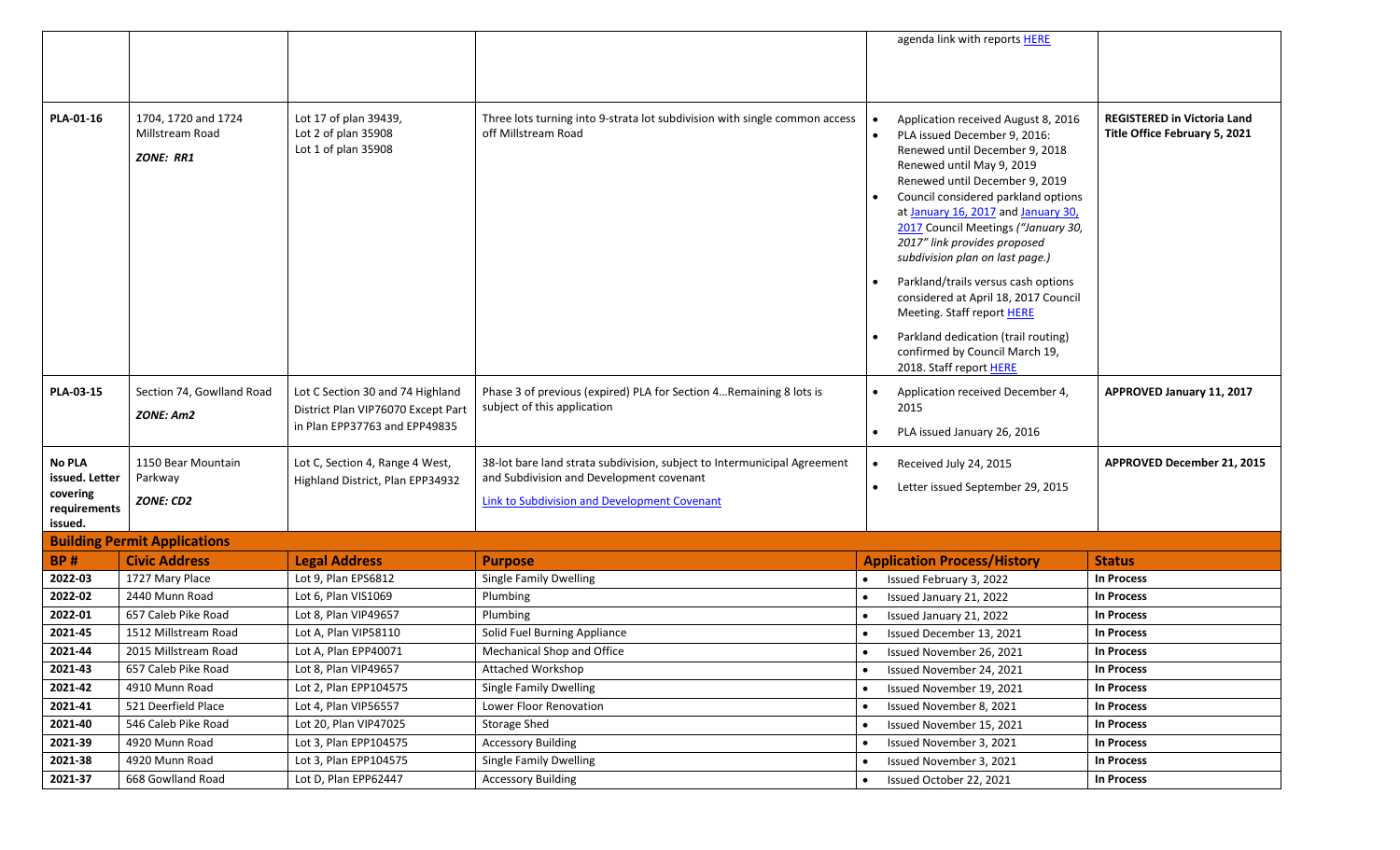| 2021-36 | 668 Gowlland Road          | Lot D, Plan EPP62447       | Single Family Dwelling                               | Issued October 22, 2021    | <b>In Process</b> |
|---------|----------------------------|----------------------------|------------------------------------------------------|----------------------------|-------------------|
| 2021-35 | 2015 Millstream Road-      | Lot A, Plan EPP40071       | Mechanical Shop-foundation only                      | Issued October 6, 2021     | <b>In Process</b> |
|         | Western Grater             |                            |                                                      |                            |                   |
| 2021-34 | 5205 Fork Lake Road        | Lot 1, Plan VIP15719       | Single Family Dwelling                               | Issued September 23, 2021  | <b>In Process</b> |
| 2021-33 | 580 Cheryl Place           | Lot 13, Plan VIP42201      | <b>Accessory Building</b>                            | Issued September 22, 2021  | <b>In Process</b> |
| 2021-32 | 3935 Blue Valley Road      | Lot 1, Plan VIP34217       | <b>Single Family Dwelling</b>                        | Issued December 15, 2021   | <b>In Process</b> |
| 2021-31 | 724 Lorimer Road           | Lot 2, Plan VIP41780       | <b>Interior Renovation</b>                           | Issued September 24, 2021  | <b>In Process</b> |
| 2021-30 | 2284 Bukin Place           | Lot 4, Plan VIS1189        | Demolition/Deconstruction                            | Issued August 24, 2021     | <b>In Process</b> |
| 2021-29 | 1728 Mary Place            | Lot 5, Plan EPS6812        | <b>Single Family Dwelling</b>                        | Issued August 16, 2021     | <b>In Process</b> |
| 2021-28 | 4710 Talon Ridge           | Lot 4, Plan VIP78963       | <b>Single Family Dwelling</b>                        | Issued August 24, 2021     | <b>In Process</b> |
| 2021-27 | 657 Gowlland Road          | Lot H, Plan EPP62447       | <b>Single Family Dwelling</b>                        | Issued August 10, 2021     | <b>In Process</b> |
| 2021-26 | 2215 Rolla Place           | Lot 1, Plan VIS1069        | <b>Interior Renovation</b>                           | Issued July 26, 2021       | <b>In Process</b> |
| 2021-25 | 1727 Mary Place            | Lot 8, Plan EPS6812        | <b>Single Family Dwelling</b>                        | Issued June 17, 2021       | <b>In Process</b> |
| 2021-24 | 1729 Mary Place            | Lot 8, Plan EPS6812        | <b>Single Family Dwelling</b>                        | Issued June 17, 2021       | <b>In Process</b> |
| 2021-23 | 1722 Mary Place            | Lot 2, Plan EPS6812        | <b>Single Family Dwelling</b>                        | Issued June 14, 2021       | <b>In Process</b> |
| 2021-22 | 3352 Compton Rd            | Lot C, Plan VIP62405       | <b>Accessory Building</b>                            | Issued June 17, 2021       | <b>In Process</b> |
| 2021-21 | 1722 Mary Place            | Lot 2, Plan EPS6812        | Construct Accessory Building-Workshop                | Issued June 14, 2021       | <b>In Process</b> |
| 2021-20 | 668 Southwood              | Lot 3, Plan EPP49835       | Convert Accessory Building to Single Family Dwelling | Issued May 27, 2021        | <b>In Process</b> |
| 2021-19 | 5234 Fork Lake Rd          | Lot 1, Plan VIP73785       | Deck Rebuild                                         | Issued May 21, 2021        | <b>In Process</b> |
| 2021-18 | 398 Millstream Lake Rd     | Lot 1, Plan VIP24260       | Construct Accessory / Agriculture Building           | <b>Issued May 20, 2021</b> | <b>In Process</b> |
| 2021-17 | 1730 Mary Place            | Strata Lot 6, Plan EPS6812 | <b>Construct Single Family Dwelling</b>              | Issued April 29, 2021      | <b>In Process</b> |
| 2021-16 | 1726 Mary Place            | Strata Lot 4, Plan EPS6812 | <b>Construct Single Family Dwelling</b>              | Issued April 29, 2021      | <b>In Process</b> |
| 2021-14 | 836 Finlayson Arm Road     | Lot 1, Plan VIP43929       | <b>Construct Carport</b>                             | Issued April 15, 2021      | <b>In Process</b> |
| 2021-13 | 626 Highlands Park Terrace | Lot 6, Plan VIP74674       | <b>Interior Renovation</b>                           | Issued April 15, 2021      | <b>In Process</b> |
| 2021-12 | 1732 Mary Place            | Strata Lot 7, Plan EPS6812 | <b>Construct Single Family Dwelling</b>              | Issued April 6, 2021       | <b>In Process</b> |
| 2021-09 | 662 Gowlland Road          | Lot C, Plan EPP62447       | <b>Construct Accessory Building</b>                  | Issued March 16, 2021      | <b>In Process</b> |
| 2021-08 | 662 Gowlland Road          | Lot C, Plan EPP62447       | <b>Construct Single Family Dwelling</b>              | Issued March 16, 2021      | <b>In Process</b> |
| 2021-06 | 5463 Munn Road             | Lot A, Plan VIP37053       | Oil Tank Replacement                                 | Issued March 8, 2021       | <b>In Process</b> |
| 2021-04 | 3338 Munn Road             | Lot D, Plan VIP55009       | Construct Addition - Workshop                        | Issued March 5, 2021       | <b>In Process</b> |
| 2021-02 | 3281 Lakeridge Place       | Lot 1, Plan VIP23405       | Re-issue CRD Building Permit #416121                 | Issued February 9, 2021    | <b>In Process</b> |
| 2021-01 | 3320 Munn Road             | Lot 1, Plan VIP82989       | <b>Construct Garage</b>                              | Issued January 26, 2021    | <b>In Process</b> |
| 2020-39 | 1819 Millstream Rd         | Lot A, Plan VIP29641       | Interior Renovation Plus Entry Roof                  | Issued December 18, 2020   | <b>In Process</b> |
| 2020-38 | 641 Millstream Lake Rd     | Lot B, Plan VIP49463       | Renovations - Stairs and Remove Door                 | Issued December 18, 2020   | <b>In Process</b> |
| 2020-37 | 925 River Road             | Lot 2, Plan VIP76395       | <b>Interior Renovation</b>                           | Issued December 16, 2020   | <b>In Process</b> |
| 2020-36 | 1791 Rowntree Road         | Lot 11, Plan VIP20576      | <b>Interior Basement Renovations</b>                 | Issued December 16, 2020   | <b>In Process</b> |
| 2020-35 | 655 Stewart Mountain Rd    | Lot 22, Plan VIP66845      | <b>Construct Carport</b>                             | Issued November 23, 2020   | <b>In Process</b> |
| 2020-34 | 518 Lone Tree Place        | Lot 12, Plan VIP47025      | Solid Fuel Burning Appliance                         | Issued November 20, 2020   | <b>In Process</b> |
| 2020-33 | 736 Emma Dixon Road        | Lot 9, Plan VIP57467       | Solid Fuel Burning Appliance                         | Issued November 6, 2020    | <b>In Process</b> |
| 2020-32 | 2440 Munn Road             | Lot 6, Plan VIS1069        | Interior / Exterior Renovation                       | Issued November 5, 2020    | <b>In Process</b> |
| 2020-30 | 2440 Munn Road             | Lot 6, Plan VIS1069        | <b>Detached Accessory Building</b>                   | Issued November 5, 2020    | <b>In Process</b> |
| 2020-29 | 5390 Munn Road             | Lot B, Plan VIP58941       | Upper Floor New Master Bedroom                       | Issued November 5, 2020    | <b>In Process</b> |
| 2020-28 | 506 Lone Tree Place        | Lot 10, Plan VIP47025      | <b>Construct Free Standing Carport</b>               | Issued November 2, 2020    | <b>In Process</b> |
|         |                            |                            |                                                      |                            |                   |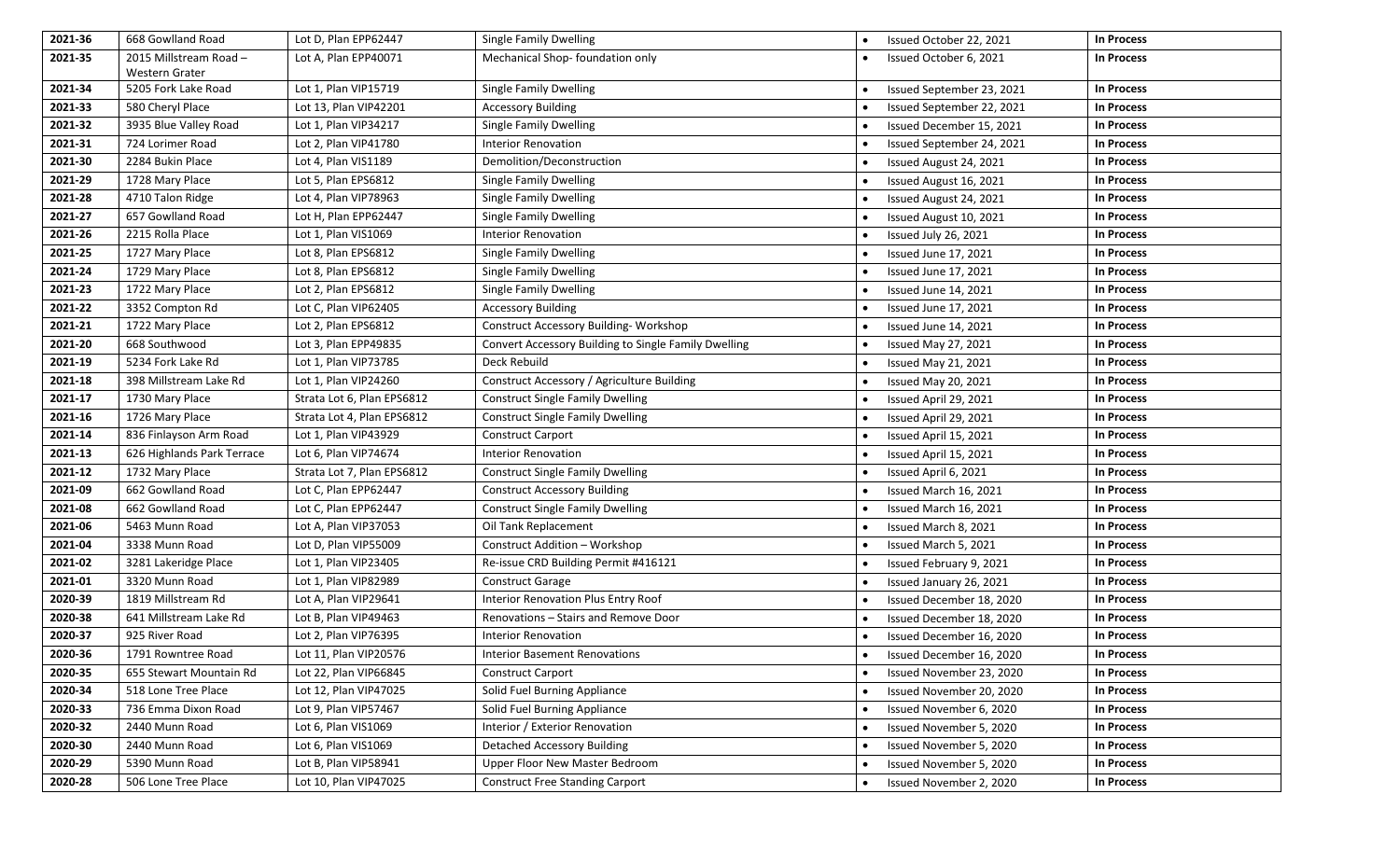| 2020-27 | 1819 Millstream Road      | Lot A, Plan VIP29641                   | Deconstruction                                            | Issued October 29, 2020   | In Process        |
|---------|---------------------------|----------------------------------------|-----------------------------------------------------------|---------------------------|-------------------|
| 2020-26 | 2440 Munn Road            | Lot 6, Plan VIS1069                    | Demolition                                                | Issued October 22, 2020   | <b>In Process</b> |
| 2020-25 | 664 Taylor Way            | Lot 2, Plan VIP76591                   | Garage Studio                                             | Issued October 2, 2020    | In Process        |
| 2020-24 | 664 Taylor Way            | Lot 2, Plan VIP76591                   | Carport with Breezeway                                    | Issued October 2, 2020    | <b>In Process</b> |
| 2020-22 | 3321 Lakeridge Place      | Lot 10, Plan VIP23405                  | Addition to Single Family Dwelling                        | Issued September 28, 2020 | <b>In Process</b> |
| 2020-19 | 1943 Millstream Road      | Section 15, Plans 7077, 7599,<br>16010 | <b>Office Trailer</b>                                     | Issued August 5, 2020     | <b>In Process</b> |
| 2020-18 | 574 Michael Road          | Lot 7, Plan VIP42201                   | <b>Construct Sundeck</b>                                  | Issued July 2, 2020       | <b>In Process</b> |
| 2020-13 | 764 Hanington Road        | Lot B, Plan VIP84002                   | <b>Construct Deck off Accessory Building</b>              | Issued June 17, 2020      | <b>In Process</b> |
| 2020-12 | 513 Caleb Pike Road       | Lot 3, Plan VIP47025                   | Construct Accessory Building - Garage                     | Issued June 3, 2020       | <b>In Process</b> |
| 2020-11 | 2815 Bukin Drive West     | Lot 1, Plan VIP41063                   | <b>Construct Accessory Building - Shop</b>                | Issued June 1, 2020       | <b>In Process</b> |
| 2020-10 | 678 Rockridge Place       | Lot 6, Plan VIP49665                   | Interior Reno - Kitchen Wall                              | Issued May 15, 2020       | <b>In Process</b> |
| 2020-07 | 867 Finlayson Arm Road    | Lot 4, Plan VIP20576                   | Addition to Riding Ring                                   | Issued April 15, 2020     | <b>In Process</b> |
| 2020-04 | 757 Finlayson Arm Road    | Lot 3, Plan VIP22965                   | Addition of Single Family Dwelling                        | Issued January 27, 2020   | In Process        |
| 2020-03 | 1434 White Pine Terrace   | Lot 13, Plan VIP76681                  | Plumbing                                                  | Issued January 14, 2020   | <b>In Process</b> |
| 2020-02 | 3935 Blue Valley Rod      | Lot 1, Plan VIP34217                   | Demolition                                                | Issued January 6, 2020    | <b>In Process</b> |
| 2020-01 | 672 Caleb Pike Road       | Lot B, Plan VIS1863                    | <b>Construct Garage</b>                                   | Issued January 6, 2020    | <b>In Process</b> |
| 2019-25 | 867 Finlayson Arm Road    | Lot 4, Plan VIP20576                   | <b>Construct Horse Riding Facility</b>                    | Issued November 19, 2019  | <b>In Process</b> |
| 2019-24 | 1790 York Ridge Place     | Lot 1, Plan EPP23046                   | Garage Amendment from BP-2017-07                          | Issued November 18, 2019  | <b>In Process</b> |
| 2019-23 | 1611 Davies Road          | Lot 1, Plan VIP60178                   | Interior / Exterior Renovations to Single Family Dwelling | Issued October 30, 2019   | <b>In Process</b> |
| 2019-22 | 725 Martlett Road         | Lot 2, Plan VIP56646                   | Accessory Building - Accessory Building                   | Issued October 30, 2019   | <b>In Process</b> |
| 2019-21 | 370 Hazlitt Creek Road    | Lot 14, Plan VIP62473                  | Addition to Single Family Dwelling                        | Issued October 9, 2019    | In Process        |
| 2019-19 | 2539 Bukin Drive East     | Lot 4, Plan VIP34723                   | Re-Issue CRD Permit #32567                                | Issued September 23, 2019 | <b>In Process</b> |
| 2019-17 | 370 Hazlitt Creek Road    | Lot 14, Plan VIP62473                  | Construct Wood Shed                                       | Issued September 5, 2019  | <b>In Process</b> |
| 2019-14 | 2816 Munn Road            | Lot A, Plan VIP34762                   | Addition to Single Family Dwelling                        | Issued July 8, 2019       | <b>In Process</b> |
| 2019-13 | 1424 Millstream Rd        | Lot 4, Plan VIP56104                   | Addition to Existing Shed                                 | Issued July 8, 2019       | <b>In Process</b> |
| 2019-12 | 672 Stewart Mountain Rd   | Lot 3, Plan VIP66845                   | Re-Issue CRD Permit 200219                                | Issued June 19, 2019      | <b>In Process</b> |
| 2019-09 | 2015 Millstream Road      | Lot A, Plan EPP40071                   | <b>Construct Warehouse Building</b>                       | Issued May 31, 2019       | <b>In Process</b> |
| 2019-07 | 861 Finlayson Arm Road    | Lot 3, Plan VIP20576                   | Re-Issue Expired Permit 2015-01                           | Issued April 9, 2019      | <b>In Process</b> |
| 2019-04 | 3020 Westridge Place      | Lot 11, Plan VIP 22584                 | <b>House Addition</b>                                     | Issued March 14, 2019     | <b>In Process</b> |
| 2019-01 | 511 Crestwood Court       | Lot 11, Plan VIP57467                  | Garage Addition                                           | Issued January 4, 2019    | <b>In Process</b> |
| 2018-48 | 686 Caleb Pike Road       | Lot 6, Plan VIS1877                    | Construct Chimney                                         | Issued December 12, 2018  | <b>In Process</b> |
| 2018-47 | 720 Caleb Pike Road       | Lot 7, Plan VIP63277                   | Re-issue CRD Permit - Complete Detached Garage            | Issued November 5, 2018   | <b>In Process</b> |
| 2018-42 | 5567 Munn Road            | Lot 2, Plan VIS7034                    | Solid Fuel Burning Appliance                              | Issued September 10, 2018 | <b>In Process</b> |
| 2018-37 | 2015 Millstream Road      | Lot A, Plan EPP40071                   | Construct Office Building - Building A                    | Issued August 15, 2018    | <b>In Process</b> |
| 2018-33 | 503 Deerfield Place       | Lot 1, Plan VIP56557                   | <b>Construct Accessory Building</b>                       | Issued July 6, 2018       | <b>In Process</b> |
| 2018-31 | 686 Caleb Pike Road       | Lot 6, Plan VIS1877                    | <b>Construct Accessory Building</b>                       | Issued June 7, 2018       | <b>In Process</b> |
| 2018-11 | 747 Millington Place      | Lot 17, Plan VIS6033                   | Construct Deck                                            | Issued April 5, 2018      | <b>In Process</b> |
| 2018-09 | 604 Stewart Mountain Road | Lot 13, Plan VIP66845                  | <b>Construct Accessory Building</b>                       | Issued March 23, 2018     | In Process        |
| 2018-08 | 178 Ross Durrance Road    | Lot A, Plan ViP62824                   | <b>Construct Accessory Building</b>                       | Issued March 19, 2018     | <b>In Process</b> |
| 2018-07 | 178 Ross Durrance Road    | Lot A, Plan VIP62824                   | <b>Construct Single Family Dwelling</b>                   | Issued March 19, 2018     | In Process        |
| 2018-06 | 678 Rockridge Place       | Lot 6, Plan VIP49665                   | Front Entry Renovation                                    | Issued March 19, 2018     | <b>In Process</b> |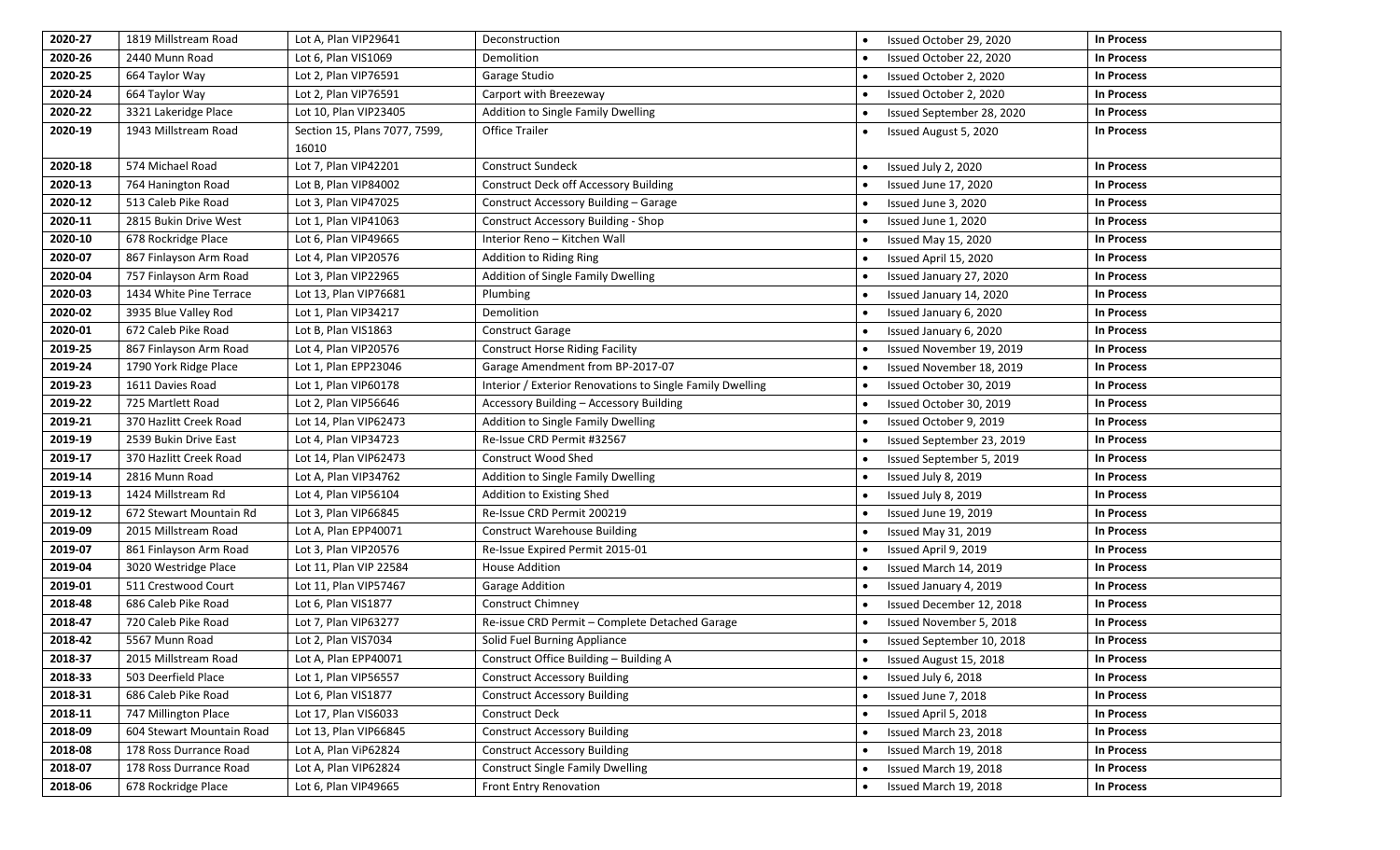| 2018-03 | 668 Southwood Drive                 | Lot 3, Plan EPP49835             | Construct Studio                               | Issued January 19, 2018            | <b>In Process</b> |
|---------|-------------------------------------|----------------------------------|------------------------------------------------|------------------------------------|-------------------|
| 2018-02 | 668 Southwood Drive                 | Lot 3, Plan EPP49835             | <b>Construct Accessory Building</b>            | Issued January 19, 2018            | <b>In Process</b> |
| 2018-01 | 668 Southwood Drive                 | Lot 3, Plan EPP49835             | <b>Construct Single Family Dwelling</b>        | Issued January 19, 2018            | In Process        |
| 2017-56 | 5567 Munn Road                      | Lot 2, Plan VIS7034              | <b>Accessory Building</b>                      | Issued December 4, 2017            | <b>In Process</b> |
| 2017-55 | 5567 Munn Road                      | Lot 2, Plan VIS7034              | Single Family Dwelling                         | Issued December 4, 2017            | <b>In Process</b> |
| 2017-42 | 1791 Rowntree Road                  | Lot 11, Plan VIP20576            | Master Bedroom / Floor Area Renovation         | Issued October 11, 2017            | <b>In Process</b> |
| 2017-40 | 654 Gowlland Road                   | Lot A, Plan EPP62447             | <b>Construct Single Family Dwelling</b>        | Issued September 19, 2017          | <b>In Process</b> |
| 2017-39 | 654 Gowlland Road                   | Lot A, Plan EPP62447             | <b>Construct Single Family Dwelling</b>        | Issued September 19, 2017          | <b>In Process</b> |
| 2017-37 | 2946 Munn Road                      | Lot B, Plan VIP19979             | <b>Construct Accessory Building</b>            | Issued September 13, 2017          | <b>In Process</b> |
| 2017-34 | 889 Finlayson Arm Road              | Lot 3. Plan EPS1439              | <b>Plumbing Permit</b>                         | Issued August 14, 2017             | <b>In Process</b> |
| 2017-20 | 620 Southwood Drive                 | Lot 4, Plan VIP74674             | Garage Addition Upper Floor                    | Issued May 25, 2017                | <b>In Process</b> |
| 2017-17 | 598 Millstream Lake Road            | Lot A, Plan VIP12033             | <b>Interior Renovation</b>                     | Issued May 1, 2017                 | In Process        |
| 2017-14 | 2539 Bukin Drive East               | Lot 4, Plan VIP34723             | Solid Fuel Burning Appliance                   | Issued March 30, 2017              | In Process        |
| 2016-84 | 626 Southwood Drive                 | Lot 1, Plan VIP75435             | <b>Construct Stairs</b>                        | Issued September 8, 2016           | <b>In Process</b> |
| 2016-73 | 1664 Millstream Road                | Lot A, Plan VIP46458             | <b>Construct Garage</b>                        | Issued August 4, 2016              | <b>In Process</b> |
| 2016-70 | 2011 Hawkins Place                  | Lot 7, Plan VIS6035              | Construct Rear Yard Deck                       | Issued July 26, 2016               | <b>In Process</b> |
| 2016-63 | 764 Hanington Road                  | Lot B, Plan VIP84002             | Finish Upper Floor - Accessory Building        | Issued July 8, 2016                | <b>In Process</b> |
| 2016-54 | 767 Finlayson Arm Road              | Lot 1, Plan VIP36661             | <b>Construct Accessory Building</b>            | Issued June 20, 2016               | <b>In Process</b> |
| 2016-45 | 767 Finlayson Arm Road              | Lot 1, Plan VIP36661             | Solid Fuel Burning Appliance                   | Issued May 25, 2016                | <b>In Process</b> |
| 2016-19 | 370 Hazlitt Creek Rd                | Lot 14, Plan VIP62473            | Re-Issue permit #200302                        | Issued March 9, 2016               | <b>In Process</b> |
| 2016-07 | 767 Finlayson Arm Rd                | Lot 1, Plan VIP36661             | <b>Accessory Building</b>                      | Issued February 1, 2016            | <b>In Process</b> |
| 2016-06 | 690 Rockridge Place                 | Lot 3, Plan VIP49665             | <b>Construct Deck</b>                          | Issued February 1, 2016            | <b>In Process</b> |
| 2016-05 | 137 Ross Durrance Rd                | Lot 1, Plan VIP20846             | Addition to house                              | Issued January 25, 2016            | In Process        |
| 2015-45 | 736 Emma Dixon Road                 | Lot 9, Plan VIP57467             | Addition of Workshop                           | Issued November 2, 2015            | <b>In Process</b> |
| 2015-43 | 1434 White Pine Terrace             | Lot 13, Plan VIP76681            | <b>Construct Garage</b>                        | Issued October 26, 2015            | <b>In Process</b> |
| 2015-22 | 736 Emma Dixon Road                 | Lot 9, Plan VIP57467             | <b>Plumbing Permit</b>                         | Issued June 8, 2015                | <b>In Process</b> |
| 2015-06 | 1054 River Road                     | Lot 6, Plan VIS5080              | Addition to Single Family Dwelling             | Issued February 17, 2015           | <b>In Process</b> |
| 2015-04 | 598 Cheryl Place                    | Lot B, Plan VIP71331             | Re-issue of expired permit 2009-43             | Issued February 11, 2015           | <b>In Process</b> |
| 2015-01 | 861 Finlayson Arm Road              | Lot 3, Plan VIP20576             | Complete upper floor of existing permit #01-19 | Issued January 19, 2015            | <b>In Process</b> |
| 2014-16 | 613 Highlands Park Terrace          | Lot 17, Plan VIP74674            | Shop / Office                                  | Issued July 23, 2014               | <b>In Process</b> |
| 2014-14 | 503 Deerfield Pl                    | Lot 1, Plan VIP56557             | Shop                                           | Issued July 16, 2014               | <b>In Process</b> |
| 2013-29 | 736 Emma Dixon                      | Lot 9, Section 69, Plan VIP57467 | Construct Garage/Workshop                      | Issued October 21, 2013            | <b>In Process</b> |
|         | <b>Blasting Permit Applications</b> |                                  |                                                |                                    |                   |
| BLP#    | <b>Civic Address</b>                | <b>Legal Address</b>             | <b>Purpose</b>                                 | <b>Application Process/History</b> | <b>Status</b>     |
| 517     | 4910 Munn Road                      | Lot 2, EPP104575                 | To prepare for new Single Family Dwelling      | Issued November 24, 2021           | In Process        |
| 516     | 677 Stewart Mountain Rd             | Lot 25, Plan VIP66845            | Landscaping                                    | Issued October 12, 2021            | <b>In Process</b> |
|         | <b>Tree Removal Applications</b>    |                                  |                                                |                                    |                   |
| TR#     | <b>Civic Address</b>                | <b>Legal Address</b>             | <b>Purpose</b>                                 | <b>Application Process/History</b> | <b>Status</b>     |
| 827     | 4910 Munn Road                      | Lot 2, Plan EPP104575            | To prepare for new Single Family Dwelling      | Issued November 19, 2021           | In Process        |
| 826     | 1452 Millstream Road                | Lot 28, Plan VIP39439            | To remove dangerous trees                      | Issued October 22, 2021            | <b>In Process</b> |
| 825     | 677 Stewart Mountain Rd             | Lot 26, Plan VIP66845            | Landscaping                                    | Issued October 8, 2021             | In Process        |
| 824     | 658 Gowlland Rd                     | Lot B, Plan EPP62447             | To prepare for new Single Family Dwelling      | Issued October 4, 2021             | In Process        |